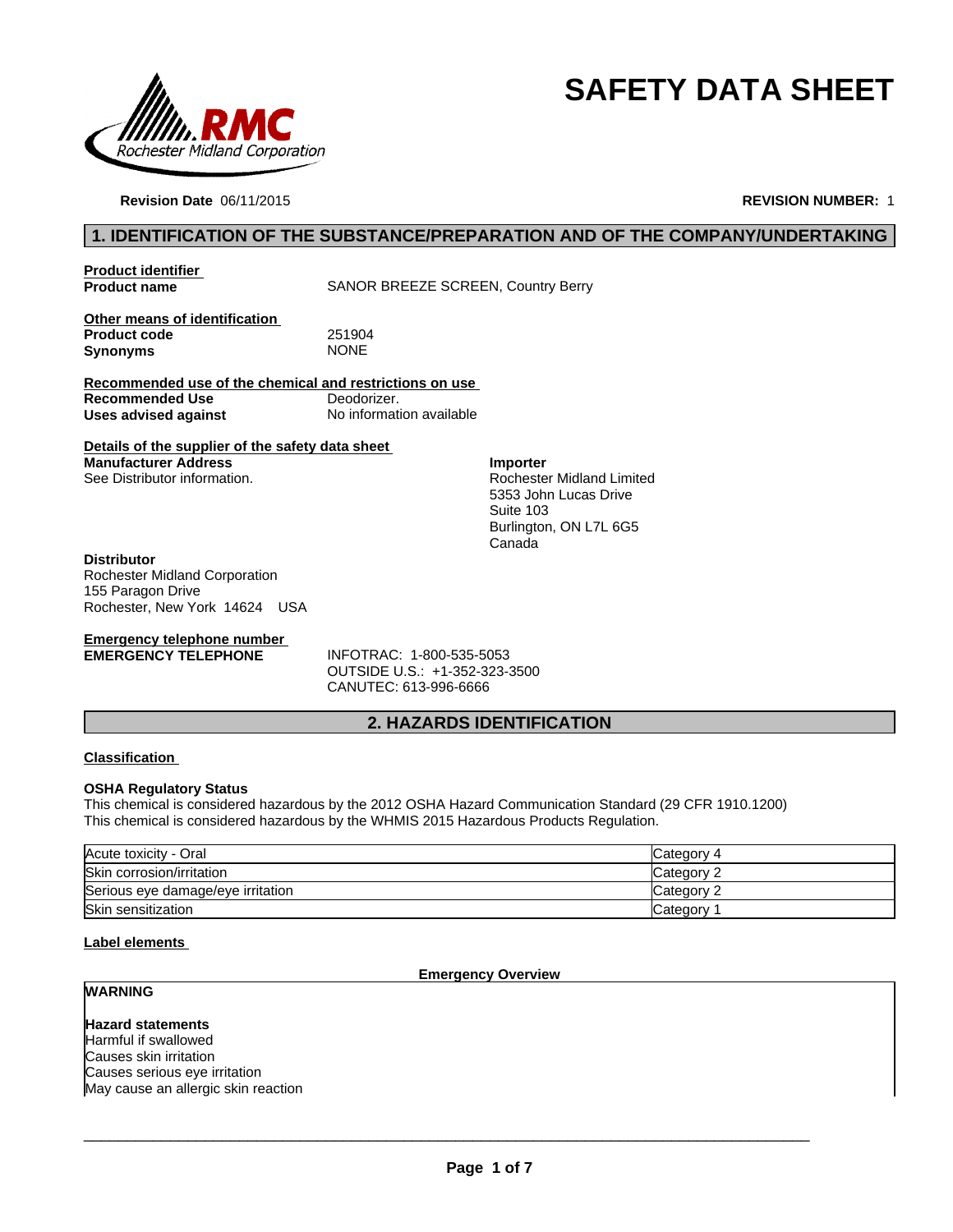

 $\_$  ,  $\_$  ,  $\_$  ,  $\_$  ,  $\_$  ,  $\_$  ,  $\_$  ,  $\_$  ,  $\_$  ,  $\_$  ,  $\_$  ,  $\_$  ,  $\_$  ,  $\_$  ,  $\_$  ,  $\_$  ,  $\_$  ,  $\_$  ,  $\_$  ,  $\_$  ,  $\_$  ,  $\_$  ,  $\_$  ,  $\_$  ,  $\_$  ,  $\_$  ,  $\_$  ,  $\_$  ,  $\_$  ,  $\_$  ,  $\_$  ,  $\_$  ,  $\_$  ,  $\_$  ,  $\_$  ,  $\_$  ,  $\_$  ,

#### **Precautionary Statements - Prevention**

Wash face, hands and any exposed skin thoroughly after handling Do not eat, drink or smoke when using this product Wear protective gloves/protective clothing/eye protection/face protection Avoid breathing dust/fume/gas/mist/vapors/spray Contaminated work clothing should not be allowed out of the workplace

#### **Precautionary Statements - Response**

Call a POISON CENTER or doctor/physician if you feel unwell IF IN EYES: Rinse cautiously with water for several minutes. Remove contact lenses, if present and easy to do. Continue rinsing If eye irritation persists: Get medical advice/attention IF ON SKIN: Wash with plenty of soap and water Take off contaminated clothing and wash before reuse If skin irritation or rash occurs: Get medical advice/attention IF SWALLOWED: Call a POISON CENTER or doctor/physician if you feel unwell Rinse mouth

#### **Precautionary Statements - Disposal**

Dispose of contents/container to an approved waste disposal plant

#### **Hazards not otherwise classified (HNOC)**

No information available **Other Information** 

### **3. COMPOSITION/INFORMATION ON INGREDIENTS**

| <b>PRODUCT COMPOSITION</b> | <b>CAS No.</b>     | %    | <b>TRADE SECRET</b> |
|----------------------------|--------------------|------|---------------------|
| Polymer Blend              | <b>PROPRIETARY</b> | < 95 |                     |
| Fragrance                  | <b>PROPRIETARY</b> |      |                     |
| colorant C                 | <b>PROPRIETARY</b> | - 12 |                     |

\*The exact percentage (concentration) of composition has been withheld as a trade secret. If CAS number is "proprietary", the specific chemical identity and percentage of composition has been withheld as a trade secret.

#### **4. FIRST AID MEASURES**

| <b>First aid measures</b> |                                                                                                                                                                                                  |
|---------------------------|--------------------------------------------------------------------------------------------------------------------------------------------------------------------------------------------------|
| <b>General advice</b>     | Call a POISON CENTER or doctor/physician if you feel unwell.                                                                                                                                     |
| Eye contact               | IF IN EYES: Rinse cautiously with water for several minutes. Remove contact lenses, if<br>present and easy to do. Continue rinsing. If eye irritation persists: Get medical<br>advice/attention. |
| <b>Skin contact</b>       | IF ON SKIN: Gently wash with plenty of soap and water. If skin irritation or rash occurs: Get<br>medical advice/attention. Remove contaminated clothing and launder before reuse.                |
| <b>Inhalation</b>         | IF INHALED: Remove to fresh air.                                                                                                                                                                 |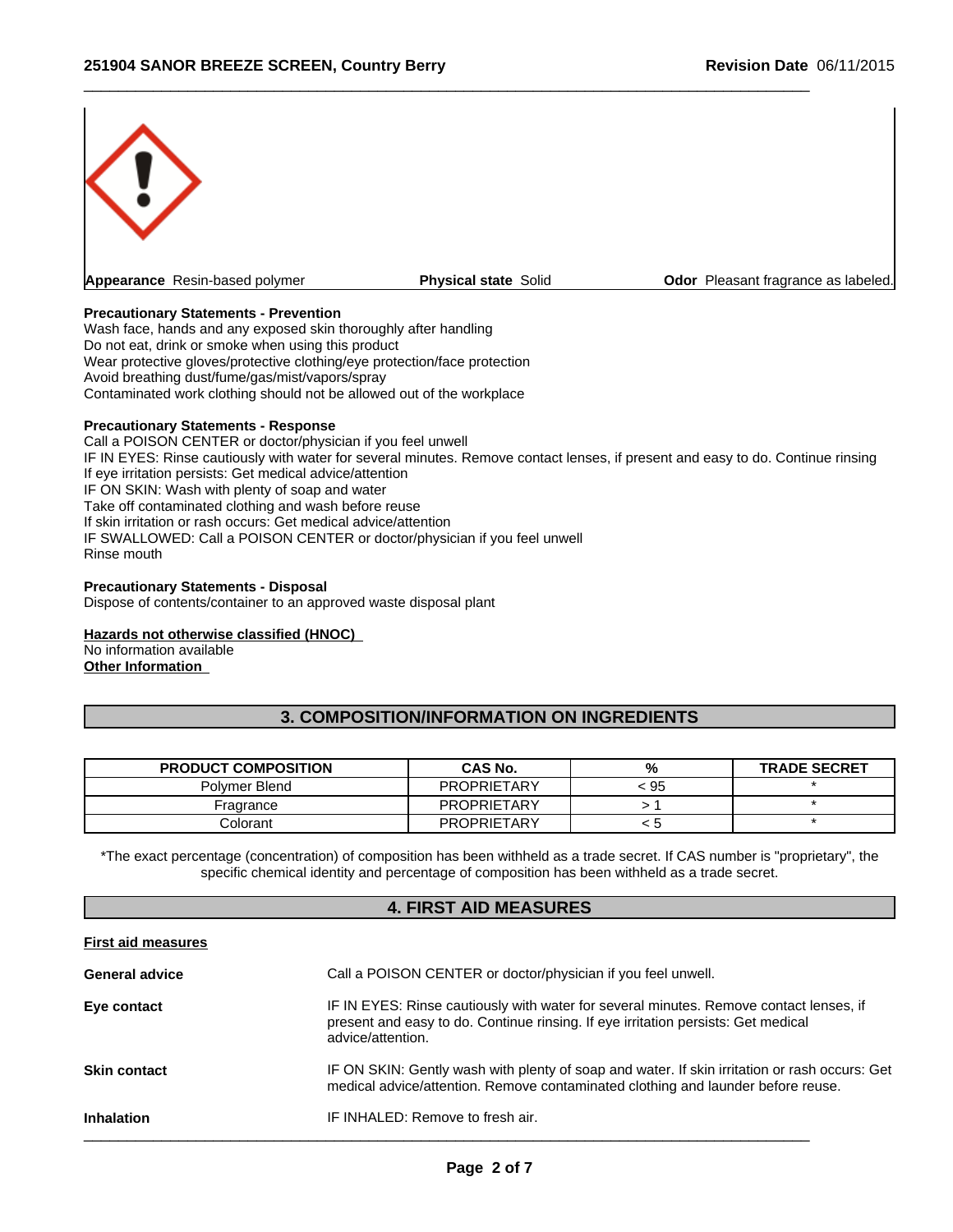**Ingestion IF SWALLOWED: Call a POISON CENTER or doctor if you feel unwell. Rinse mouth.** 

 $\_$  ,  $\_$  ,  $\_$  ,  $\_$  ,  $\_$  ,  $\_$  ,  $\_$  ,  $\_$  ,  $\_$  ,  $\_$  ,  $\_$  ,  $\_$  ,  $\_$  ,  $\_$  ,  $\_$  ,  $\_$  ,  $\_$  ,  $\_$  ,  $\_$  ,  $\_$  ,  $\_$  ,  $\_$  ,  $\_$  ,  $\_$  ,  $\_$  ,  $\_$  ,  $\_$  ,  $\_$  ,  $\_$  ,  $\_$  ,  $\_$  ,  $\_$  ,  $\_$  ,  $\_$  ,  $\_$  ,  $\_$  ,  $\_$  ,

#### **Most important symptoms and effects, both acute and delayed**

**Symptoms** No information available.

#### **Indication of any immediate medical attention and special treatment needed**

**Note to physicians** Treat symptomatically.

#### **5. FIRE-FIGHTING MEASURES**

#### **Suitable extinguishing media**

Use extinguishing measures that are appropriate to local circumstances and the surrounding environment.

**Unsuitable extinguishing media** Caution: Use of water spray when fighting fire may be inefficient.

#### **Specific hazards arising from the chemical**

No information available.

#### **Explosion data Sensitivity to Mechanical Impact** NONE. **Sensitivity to Static Discharge** NONE.

#### **Protective equipment and precautions for firefighters**

As in any fire, wear self-contained breathing apparatus pressure-demand, MSHA/NIOSH (approved or equivalent) and full protective gear.

#### **6. ACCIDENTAL RELEASE MEASURES**

| Personal precautions, protective equipment and emergency procedures |                                                                                                                                                                                                           |  |  |  |  |
|---------------------------------------------------------------------|-----------------------------------------------------------------------------------------------------------------------------------------------------------------------------------------------------------|--|--|--|--|
| <b>Personal precautions</b>                                         | Use personal protection recommended in Section 8.                                                                                                                                                         |  |  |  |  |
| <b>Environmental precautions</b>                                    |                                                                                                                                                                                                           |  |  |  |  |
| <b>Environmental precautions</b>                                    | See Section 12 for additional ecological information.                                                                                                                                                     |  |  |  |  |
| Methods and material for containment and cleaning up                |                                                                                                                                                                                                           |  |  |  |  |
| <b>Methods for containment</b>                                      | Prevent further leakage or spillage if safe to do so.                                                                                                                                                     |  |  |  |  |
| Methods for cleaning up                                             | Keep in suitable, closed containers for disposal. For waste disposal, see Section 13.                                                                                                                     |  |  |  |  |
| <b>7. HANDLING AND STORAGE</b>                                      |                                                                                                                                                                                                           |  |  |  |  |
| <b>Precautions for safe handling</b>                                |                                                                                                                                                                                                           |  |  |  |  |
| Advice on safe handling                                             | Handle in accordance with good industrial hygiene and safety practice. Wash thoroughly<br>after handling. Do not eat, drink or smoke when using this product. Wash contaminated<br>clothing before reuse. |  |  |  |  |
| Conditions for safe storage, including any incompatibilities        |                                                                                                                                                                                                           |  |  |  |  |
| <b>Storage Conditions</b>                                           | Keep containers tightly closed in a dry, cool and well-ventilated place.                                                                                                                                  |  |  |  |  |
| Incompatible materials                                              | None known based on information supplied.                                                                                                                                                                 |  |  |  |  |

#### **8. EXPOSURE CONTROLS/PERSONAL PROTECTION**

#### **Control parameters**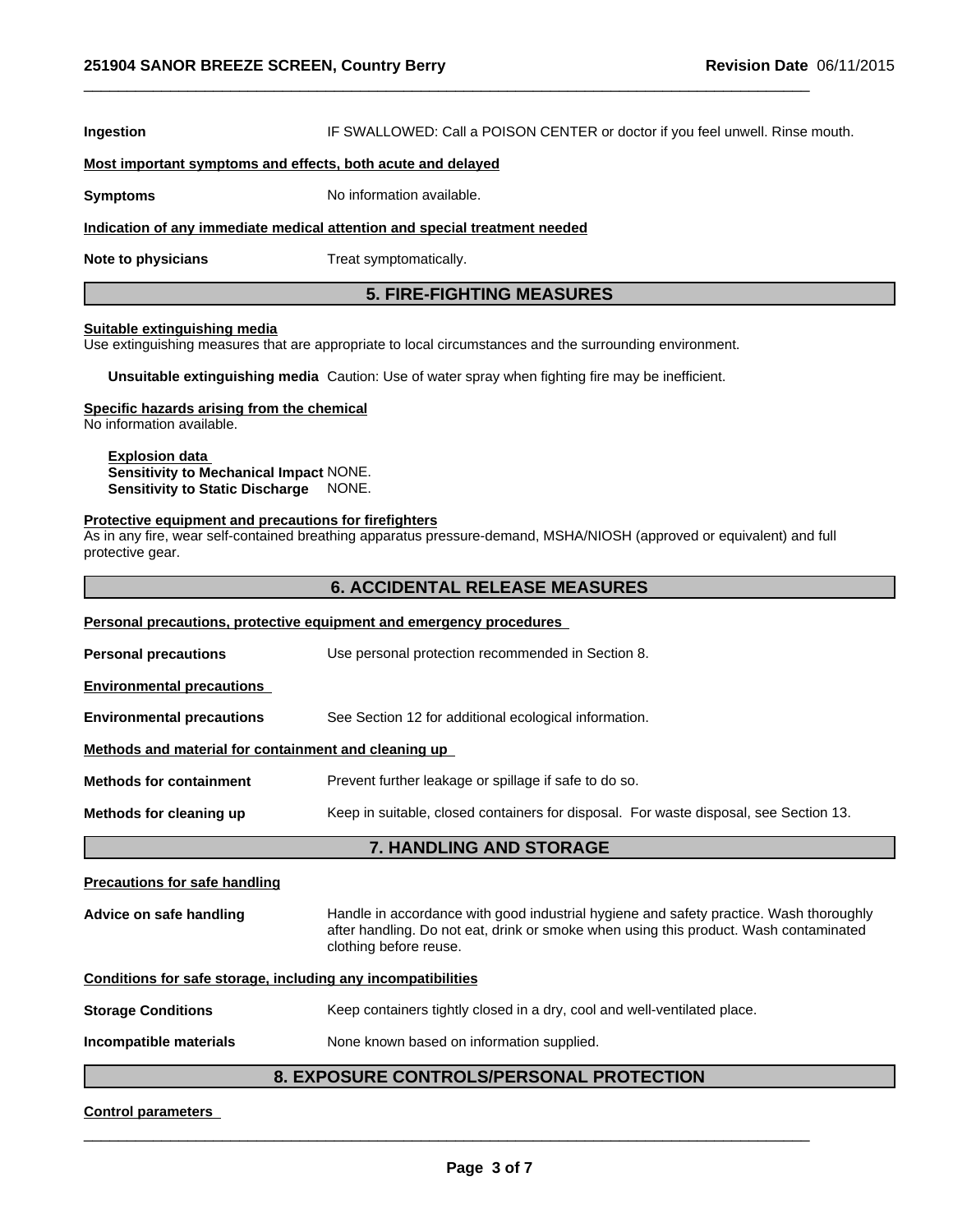| <b>Exposure Guidelines</b> |                              |                 |                   |  |  |
|----------------------------|------------------------------|-----------------|-------------------|--|--|
| <b>PRODUCT COMPOSITION</b> | <b>ACGIH TLV</b>             | <b>OSHA PEL</b> | <b>NIOSH IDLH</b> |  |  |
| Polymer Blend              | TWA: .<br>respirable<br>ma/m | <b>NA</b>       |                   |  |  |
| <b>PROPRIETARY</b>         | fraction                     |                 |                   |  |  |

 $\_$  ,  $\_$  ,  $\_$  ,  $\_$  ,  $\_$  ,  $\_$  ,  $\_$  ,  $\_$  ,  $\_$  ,  $\_$  ,  $\_$  ,  $\_$  ,  $\_$  ,  $\_$  ,  $\_$  ,  $\_$  ,  $\_$  ,  $\_$  ,  $\_$  ,  $\_$  ,  $\_$  ,  $\_$  ,  $\_$  ,  $\_$  ,  $\_$  ,  $\_$  ,  $\_$  ,  $\_$  ,  $\_$  ,  $\_$  ,  $\_$  ,  $\_$  ,  $\_$  ,  $\_$  ,  $\_$  ,  $\_$  ,  $\_$  ,

# **Appropriate engineering controls**

| <b>ENGINEERING CONTROLS</b>                                           | <b>Showers</b><br>Eyewash stations<br>Ventilation systems.                                                                                                                                                              |  |  |  |  |
|-----------------------------------------------------------------------|-------------------------------------------------------------------------------------------------------------------------------------------------------------------------------------------------------------------------|--|--|--|--|
| Individual protection measures, such as personal protective equipment |                                                                                                                                                                                                                         |  |  |  |  |
| <b>Eye/face protection</b>                                            | Avoid contact with eyes.                                                                                                                                                                                                |  |  |  |  |
| Skin and body protection                                              | Chemical resistant gloves are recommended to minimize skin contact. It is the responsibility<br>of the end user of this product to determine level of PPE required that is consistent with<br>safe use of this product. |  |  |  |  |
| <b>RESPIRATORY PROTECTION</b>                                         | Ensure adequate ventilation, especially in confined areas.                                                                                                                                                              |  |  |  |  |
| <b>General Hygiene Considerations</b>                                 | Handle in accordance with good industrial hygiene and safety practice. Contaminated work<br>clothing should not be allowed out of the workplace.                                                                        |  |  |  |  |

# **9. PHYSICAL AND CHEMICAL PROPERTIES**

# **Information on basic physical and chemical properties**

| <b>Physical state</b>               | Solid                    |                       |                                   |
|-------------------------------------|--------------------------|-----------------------|-----------------------------------|
| Appearance                          | Resin-based polymer      | Odor                  | Pleasant fragrance as<br>labeled. |
| Color                               | No information available | <b>Odor threshold</b> | No information available          |
| <b>Property</b>                     | <b>Values</b>            | Remarks • Method      |                                   |
| рH                                  | Unknown                  |                       |                                   |
| <b>Melting point/freezing point</b> | No information available |                       |                                   |
| Boiling point / boiling range       | No information available |                       |                                   |
| <b>Flash point</b>                  | No information available |                       |                                   |
| <b>Evaporation rate</b>             | No information available |                       |                                   |
| Flammability (solid, gas)           | No information available |                       |                                   |
| <b>Flammability Limit in Air</b>    |                          |                       |                                   |
| <b>Upper flammability limit:</b>    | No information available |                       |                                   |
| Lower flammability limit:           | No information available |                       |                                   |
| Vapor pressure                      | No information available |                       |                                   |
| Vapor density                       | No information available |                       |                                   |
| <b>Specific gravity</b>             | No information available |                       |                                   |
| <b>Water solubility</b>             | No information available |                       |                                   |
| Solubility in other solvents        | No information available |                       |                                   |
| <b>Partition coefficient</b>        | No information available |                       |                                   |
| <b>Autoignition temperature</b>     | No information available |                       |                                   |
| <b>Decomposition temperature</b>    | No information available |                       |                                   |
| <b>Kinematic viscosity</b>          | No information available |                       |                                   |
| <b>Dynamic viscosity</b>            | No information available |                       |                                   |
| <b>Explosive properties</b>         | No information available |                       |                                   |
| <b>Oxidizing properties</b>         | No information available |                       |                                   |
| <b>Other Information</b>            |                          |                       |                                   |
| <b>Softening point</b>              | No information available |                       |                                   |
| VOC (EPA METH.24) (G/L):            | < 30                     |                       |                                   |
| <b>Density</b>                      | No information available |                       |                                   |
| <b>Bulk density</b>                 | No information available |                       |                                   |
|                                     |                          |                       |                                   |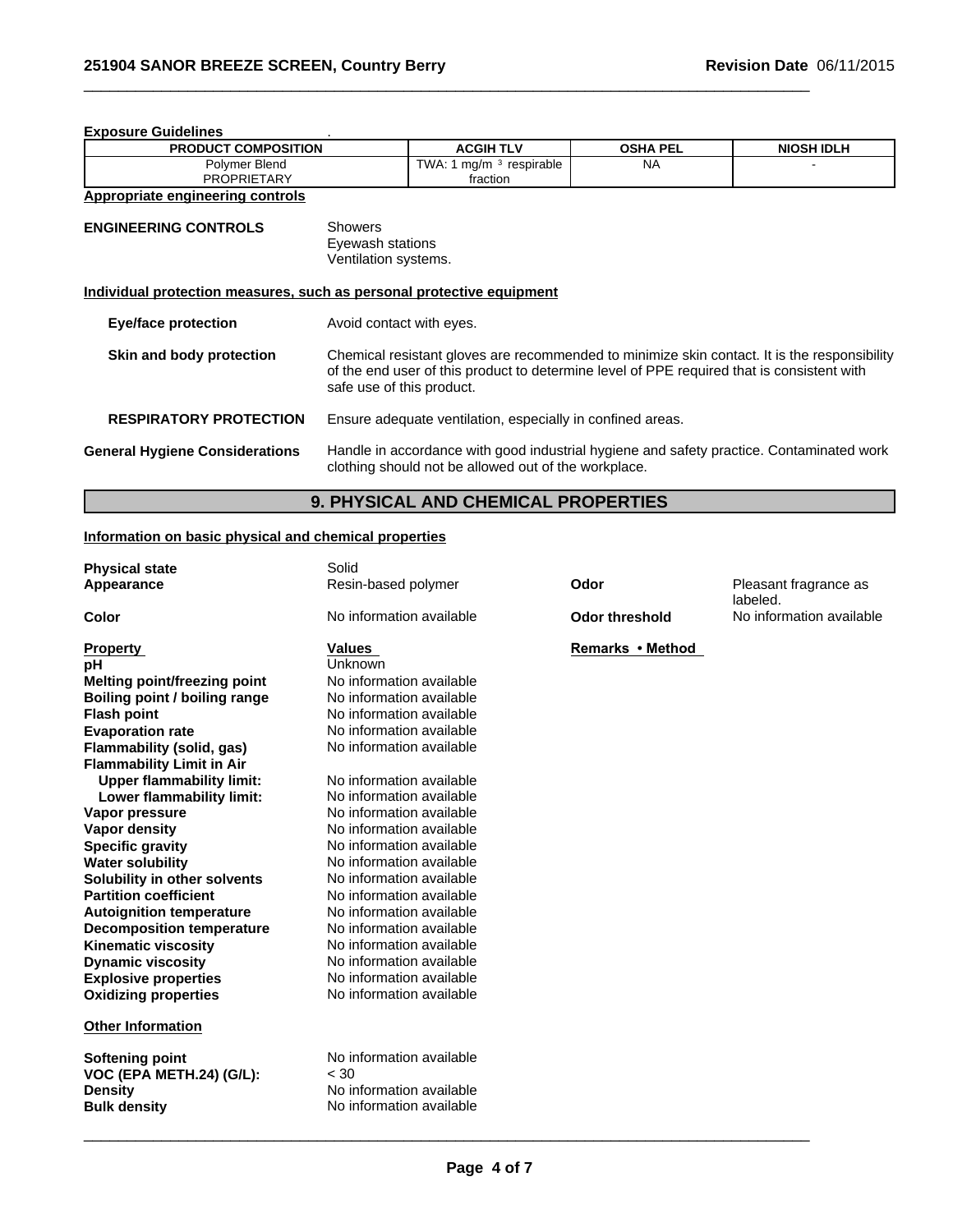# **10. STABILITY AND REACTIVITY**

 $\_$  ,  $\_$  ,  $\_$  ,  $\_$  ,  $\_$  ,  $\_$  ,  $\_$  ,  $\_$  ,  $\_$  ,  $\_$  ,  $\_$  ,  $\_$  ,  $\_$  ,  $\_$  ,  $\_$  ,  $\_$  ,  $\_$  ,  $\_$  ,  $\_$  ,  $\_$  ,  $\_$  ,  $\_$  ,  $\_$  ,  $\_$  ,  $\_$  ,  $\_$  ,  $\_$  ,  $\_$  ,  $\_$  ,  $\_$  ,  $\_$  ,  $\_$  ,  $\_$  ,  $\_$  ,  $\_$  ,  $\_$  ,  $\_$  ,

#### **REACTIVITY**

No data available

#### **Chemical stability**

Stable under recommended storage conditions.

#### **Possibility of Hazardous Reactions**

None under normal processing.

#### **CONDITIONS TO AVOID**

Extremes of temperature and direct sunlight.

#### **Incompatible materials**

None known based on information supplied.

#### **Hazardous Decomposition Products**

None known based on information supplied.

# **11. TOXICOLOGICAL INFORMATION**

### **Information on likely routes of exposure**

| <b>Product Information</b> | Harmful if swallowed. Serious eye damage/eye irritation.                                                             |
|----------------------------|----------------------------------------------------------------------------------------------------------------------|
| <b>Inhalation</b>          | No data available.                                                                                                   |
| Eye contact                | Severely irritating to eyes.                                                                                         |
| <b>Skin contact</b>        | Causes skin irritation. Repeated or prolonged skin contact may cause allergic reactions with<br>susceptible persons. |
| Ingestion                  | Harmful if swallowed.                                                                                                |

#### **Information on toxicological effects**

**Symptoms** No information available.

#### **Delayed and immediate effects as well as chronic effects from short and long-term exposure**

| <b>Sensitization</b><br>Germ cell mutagenicity | No information available. | May cause sensitization by skin contact. |                                                                                          |            |             |
|------------------------------------------------|---------------------------|------------------------------------------|------------------------------------------------------------------------------------------|------------|-------------|
| Carcinogenicity                                |                           |                                          | The table below indicates whether each agency has listed any ingredient as a carcinogen. |            |             |
| <b>PRODUCT COMPOSITION</b>                     |                           |                                          |                                                                                          |            |             |
|                                                |                           | <b>ACGIH</b>                             | <b>IARC</b>                                                                              | <b>NTP</b> | <b>OSHA</b> |
| Polymer Blend                                  |                           |                                          | Group 3                                                                                  |            |             |
| <b>I PROPRIETARY</b>                           |                           |                                          |                                                                                          |            |             |
| <b>Reproductive Toxicity</b>                   | No information available. |                                          |                                                                                          |            |             |
| <b>STOT - single exposure</b>                  | No information available. |                                          |                                                                                          |            |             |
| <b>STOT - repeated exposure</b>                | No information available. |                                          |                                                                                          |            |             |
| <b>Aspiration hazard</b>                       | No information available. |                                          |                                                                                          |            |             |

#### **Numerical measures of toxicity - Product Information**

#### **12. ECOLOGICAL INFORMATION**

**Ecotoxicity**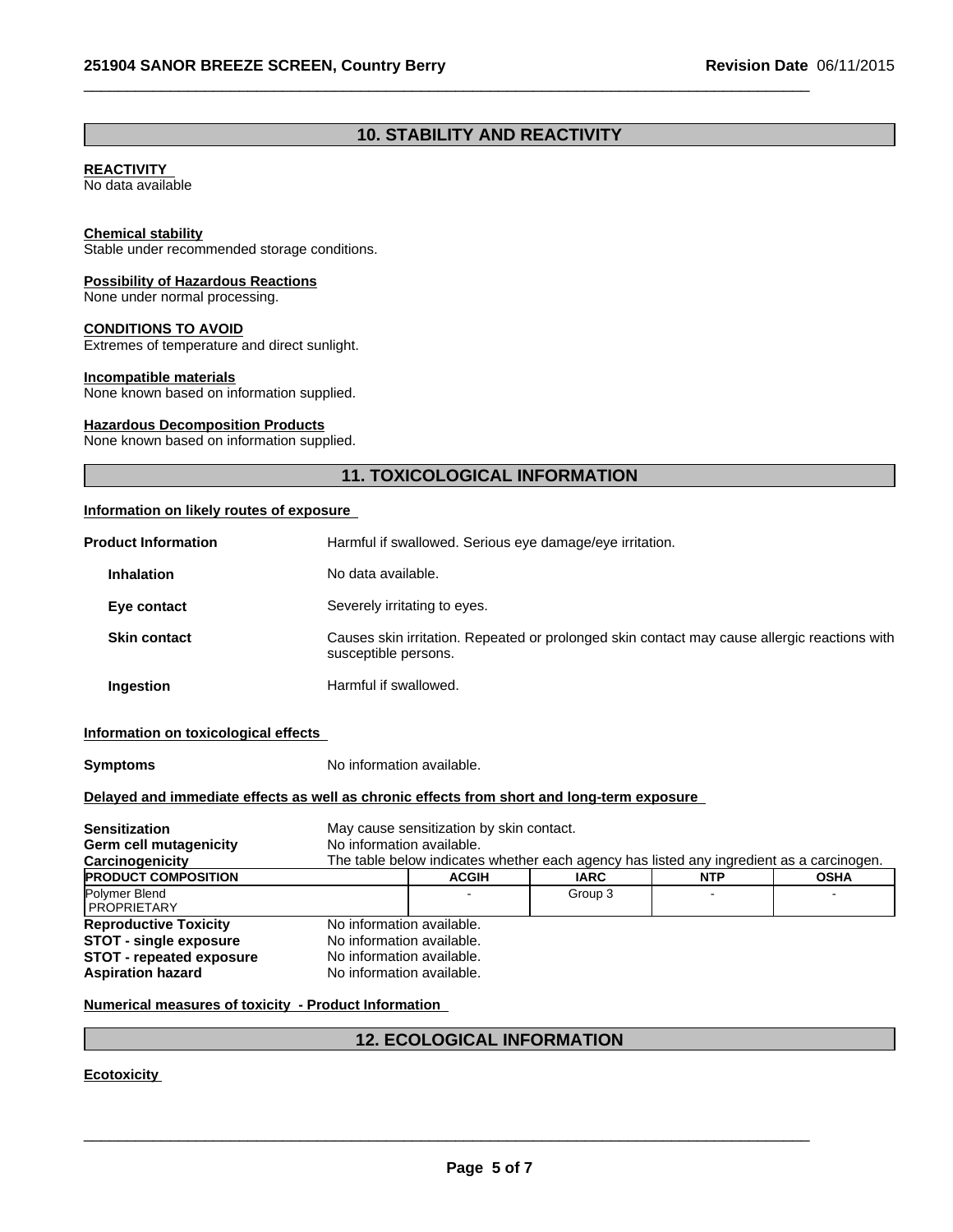# **Persistence and degradability**

No information available.

#### **Bioaccumulation**

No information available.

| Other adverse effects         | No information available                                                                               |
|-------------------------------|--------------------------------------------------------------------------------------------------------|
|                               | <b>13. DISPOSAL CONSIDERATIONS</b>                                                                     |
| Waste treatment methods       |                                                                                                        |
| Disposal of wastes            | Disposal should be in accordance with applicable regional, national and local laws and<br>regulations. |
| <b>Contaminated packaging</b> | Dispose of in accordance with federal, state and local regulations.                                    |

 $\_$  ,  $\_$  ,  $\_$  ,  $\_$  ,  $\_$  ,  $\_$  ,  $\_$  ,  $\_$  ,  $\_$  ,  $\_$  ,  $\_$  ,  $\_$  ,  $\_$  ,  $\_$  ,  $\_$  ,  $\_$  ,  $\_$  ,  $\_$  ,  $\_$  ,  $\_$  ,  $\_$  ,  $\_$  ,  $\_$  ,  $\_$  ,  $\_$  ,  $\_$  ,  $\_$  ,  $\_$  ,  $\_$  ,  $\_$  ,  $\_$  ,  $\_$  ,  $\_$  ,  $\_$  ,  $\_$  ,  $\_$  ,  $\_$  ,

**14. TRANSPORT INFORMATION**

# **DEPT. OF TRANSPORTATION**

**Proper shipping name** Not Regulated by DOT

**TDG** Not Regulated

# **15. REGULATORY INFORMATION**

| <b>International Inventories</b> |                 |
|----------------------------------|-----------------|
| <b>TSCA</b>                      | Complies        |
| <b>DSL/NDSL</b>                  | Complies        |
| <b>EINECS/ELINCS</b>             | Does not Comply |
| <b>ENCS</b>                      | Does not Comply |
| <b>IECSC</b>                     | Does not Comply |
| <b>KECL</b>                      | Does not Comply |
| <b>PICCS</b>                     | Does not Comply |
| <b>AICS</b>                      | Does not Comply |

#### **Legend:**

**TSCA** - United States Toxic Substances Control Act Section 8(b) Inventory **DSL/NDSL** - Canadian Domestic Substances List/Non-Domestic Substances List **EINECS/ELINCS** - European Inventory of Existing Chemical Substances/European List of Notified Chemical Substances **ENCS** - Japan Existing and New Chemical Substances **IECSC** - China Inventory of Existing Chemical Substances **KECL** - Korean Existing and Evaluated Chemical Substances

**PICCS** - Philippines Inventory of Chemicals and Chemical Substances

**AICS** - Australian Inventory of Chemical Substances

#### **US Federal Regulations**

### **SARA 313**

Section 313 of Title III of the Superfund Amendments and Reauthorization Act of 1986 (SARA). This product does not contain any chemicals which are subject to the reporting requirements of the Act and Title 40 of the Code of Federal Regulations, Part 372